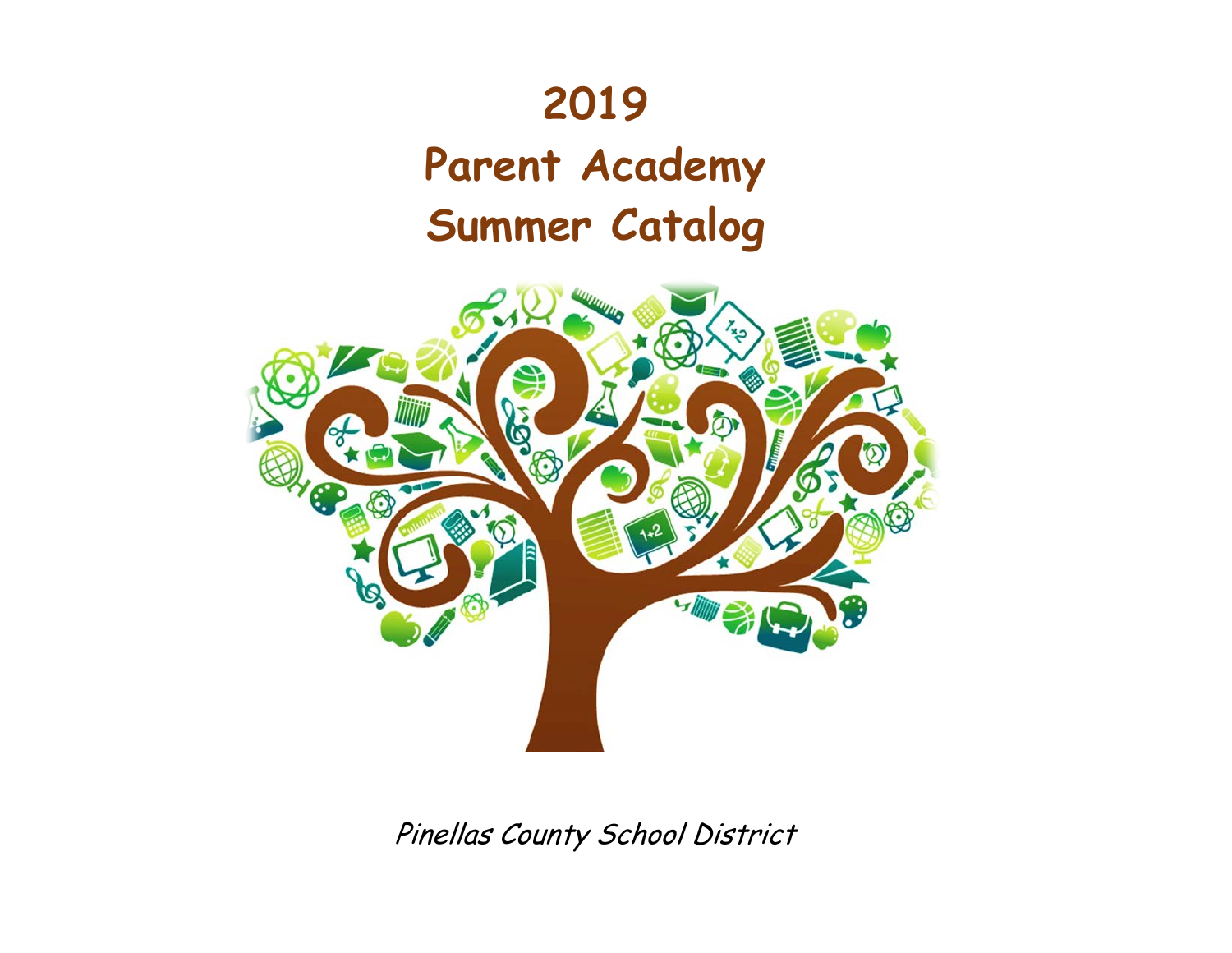

# **Overview**



The mission of Parent Academy is to provide parents, families and the community with the necessary tools and skills to support students academically, socially, and emotionally, while building a cornerstone to a healthier and safe community.

Our summer academy catalog focuses on two key pillars:

**Student achievement**- workshops provide information and strategies for parents to support their child at home. **Parent advocacy-** workshops provide information and strategies to help parents advocate for their child.

# **Viewing Instructions**

Our summer Parent Academy catalog is comprised totally of links to videos for families to support learning at home and advocate for their student. These videos can be watched at your convenience, from your mobile device, tablet, laptop or desktop computer. It's best if you use Chrome as you browser. Some of the recordings require you to download the Blackboard app (free of charge from the Google or Apple Play Stores) to see the slides, if you are viewing on a mobile device. Make sure to click the recording link and/or the little triangle in the middle of the screen to begin the video- be patient, it may take a few seconds to load. Remember to turn up the volume!

> For questions, contact Sheila Kane, Family and Community Engagement Coordinator, a[t kanes@pcsb.org](mailto:kanes@pcsb.org) or 727-588-6000 x1846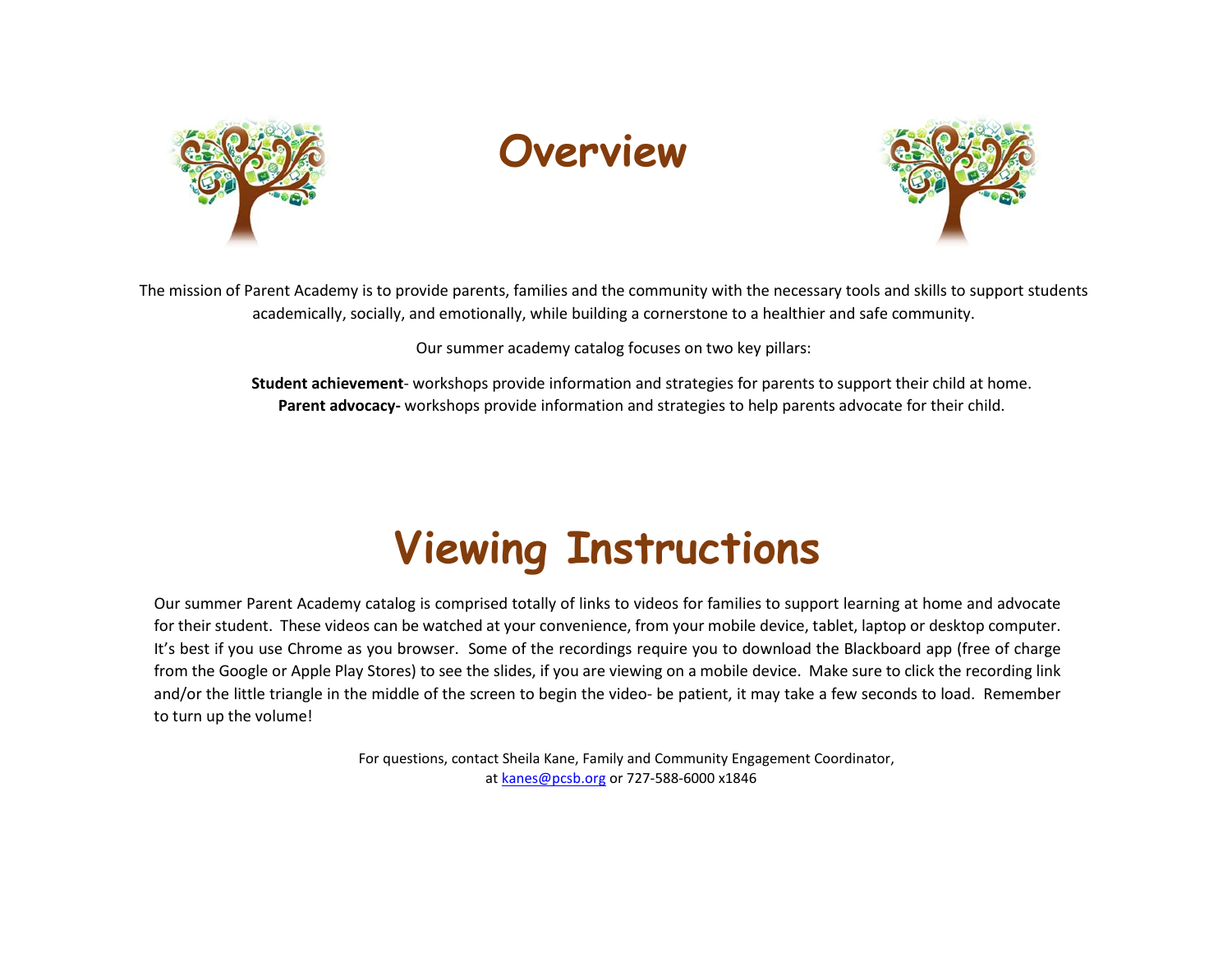### Student Achievement

#### **504 & ESE Accommodations: "Leveling the Playing Field"**

 accommodations for my child? This video focuses on the guiding questions that How do I identify and select appropriate instructional and assessment 504 and IEP teams must consider when selecting accommodations based upon the data and the individual needs of the learner. Categories and sample accommodations commonly used are explored.

Target Audience: All Length: 31 minutes

[WATCH RECORDING HERE](https://sway.office.com/6aVDnQ8gzumyia75?ref=Link&loc=play) 

#### **Advanced Coursework at the High School Level**

This video provides parents with the opportunity to understand the variety of advanced academic options available to students in Pinellas County high schools, and how those options lead to college credit at no cost to the student or their family. For famili[es with students in grades 8 through 11.](http://tinyurl.com/pcsparentacademy)

Target Audience: Grades 8-11 Length: 48 minutes

[WATCH RECORDING HERE](https://www.youtube.com/watch?v=7icIkPYvTKY)

#### **Industry Certifications Can Save Parents Money**

In the 2017-18 school year Pinellas County middle and high school students earned over 13,400 industry certifications in a wide variety of technical skill areas – Information Technology, Construction, Automotive Mechanics, Cyber-Security, Health Occupations and more. These certifications can save money on tuition when students attend a technical or state college. Additionally, certifications can give graduates an advantage in the job market when seeking that very first high paying job.

Target Audience: Grades 6- 12 Length: 25 minutes

#### **PERSONALIZED LEARNER PATHWAY (PLP): Taking Ownership of Your Path to Graduation**

This video shows parents and students the PLP for Pinellas County 3rd-12<sup>th</sup> grade students- what the PLP is, how to access it, and how to use it to make sure the path to graduation is accessible to your Pinellas County student.

Target Audience: All Length: 30 minutes

[WATCH RECORDING HERE](https://sway.office.com/o8WjeA6BrWUvoalw?ref=Link)

#### **CLEVER: Taking Ownership of Your Learning At Home**

Clever is the sign-on system (portal) for students to access resources for learning at home. In this video, you will learn about all the accessible valuable resources to support student learning at home.

Target Audience: All **Length: 43 minutes** 

[WATCH RECORDING HERE](https://sway.office.com/G8jgT5FCMKKltOxl?ref=Link)

#### **Pathways to Middle School Acceleration**

Gain insight into options for middle school students who are interested in Advanced Courses.

Target Audience: Grades 5-8 Length: 52 minutes

#### [WATCH RECORDING HERE](https://sway.office.com/VgEm98sFH4XX6SfK?ref=Link)

[WATCH RECORDING HERE](https://sway.office.com/EeJDXrxI1LvROa50?ref=Link&loc=play)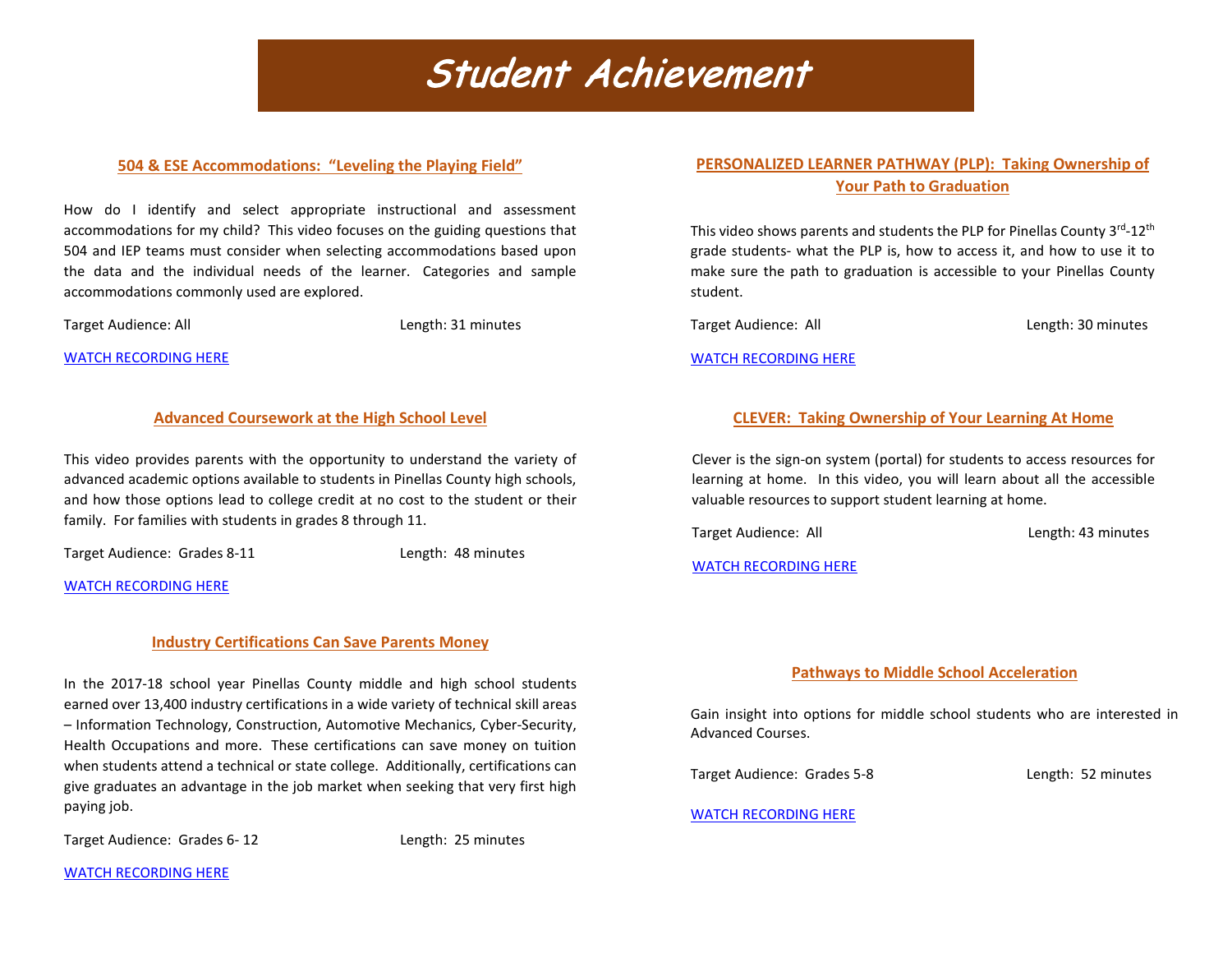### Student Achievement

#### **Simple Starts to Growing Young Readers**

Help your beginning reader have fun with words! These videos offer simple starting points and activities you can do at home with your child to enhance reading, word knowledge skills and keep your child excited about learning!

Target Audience: Pre K- grade 2

[WATCH RAINBOW WRITING RECORDING HERE](https://www.youtube.com/watch?v=UY578n-UBbw&list=PLWNl6vkxpmTRZCTkyDpqDorlB2ZIcJdux&index=2&t=15s)

[WATCH WHAT'S MISSING RECORDING HERE](https://youtu.be/pMZZfZteeJA)

[WATCH MIX FIX RECORDING HERE](https://youtu.be/QFX4DRvWt2I)

[WATCH READ ALOUD VIDEO HERE](https://youtu.be/cMOy6inuK84)

#### **Middle School English Language Arts Resources**

This video contains information on how to access resources for middle school English Language Arts. These resources are standards-based tutorials, activities, and practice items that will enhance student learning. Students will be able to access any of the resources at home. The video will allow parents to see all of the available resources and become an active part in their student's learning.

Target Audience: Grades 5-8 Length: 6 minutes

#### [WATCH RECORDING HERE](https://sway.office.com/ThiJWZkrIQP2kEeh?ref=Link)

#### **Take Stock in Your Bright Future**

When students and parents think about college and continuing education after high school, one major concern is how to pay for it. In this video, two major scholarship programs in Florida- Bright Futures and Take Stock in Children will be reviewed including eligibility requirements and the application process for both programs.

Target Audience: Grade 6-12 Length: 54 minutes

[WATCH RECORDING HERE](https://sway.office.com/teJJ4xEzYeN5vgB0?ref=Link&loc=play)

#### **MyON**

Find out all you need to know for your students to participate in the Pinellas Summer Reading Challenge!

Target Audience: Pre K- grade 5 Length: 3 minutes

[WATCH RECORDING HERE](https://youtu.be/X0LDLD8JJGI)

#### **Digital Resources**

Learn how to use digital resources to support literacy at home over the summer!

Target Audience: K- grade 5 Length: 10 minutes

#### [WATCH RECORDING HERE](https://spark.adobe.com/video/wRwha0yCLmk1D)

#### **Oral Storytelling**

Oral language development directly supports the development of reading and writing skills. Learn how to easily encourage your student to tell stories about their everyday life!

Target Audience: K- grade 5 Length: 10 minutes

[WATCH RECORDING HERE](https://sway.office.com/PBCTDuKdFjPAWpHM?ref=Link)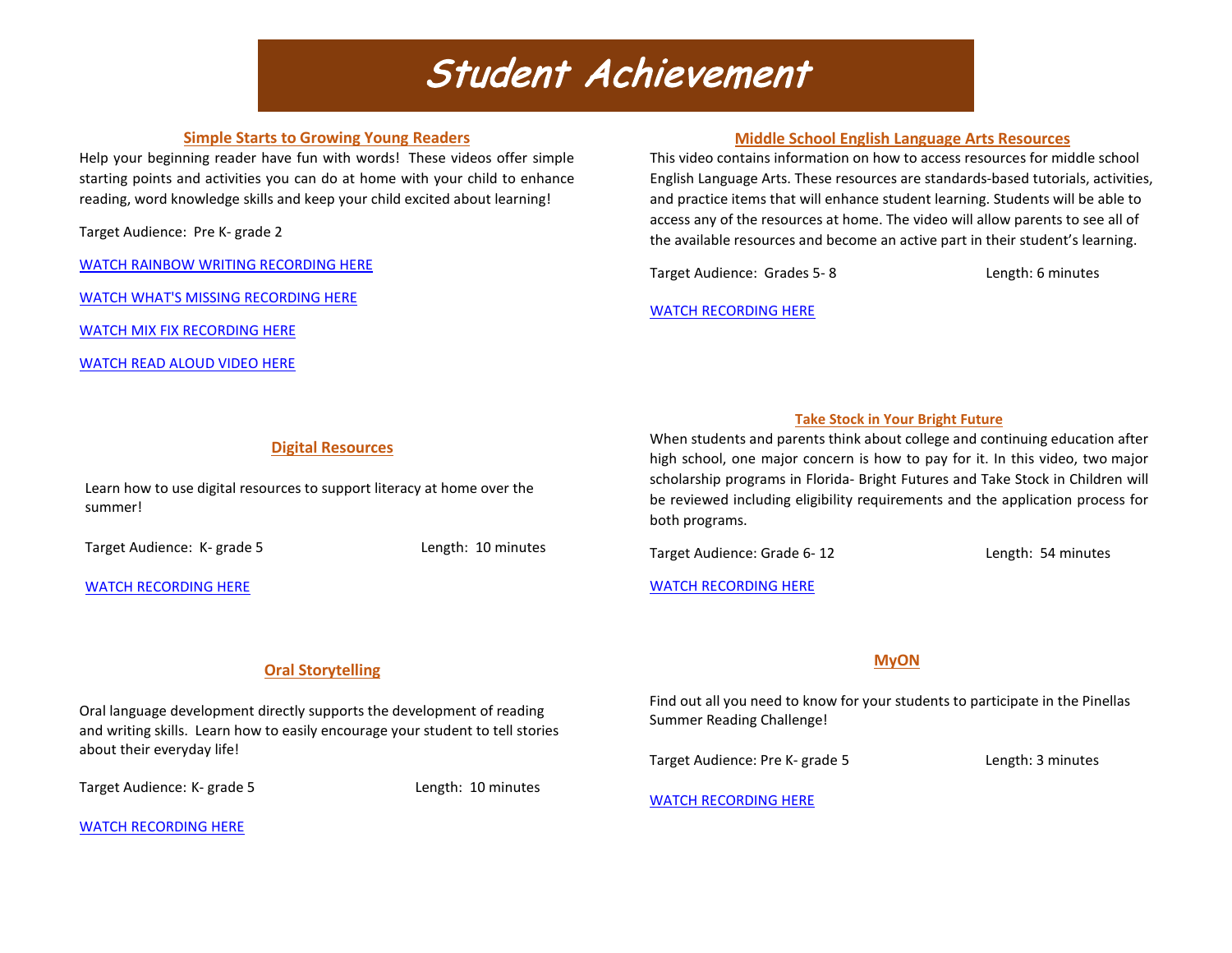### Parent Advocacy

#### **Youth Mental Health**

#### **Community Connections**

This introductory course provides general Mental Health knowledge and emphasizes the importance of early intervention. This course will increase awareness and provide an overview of Mental Health as it relates to the school environment. This course will provided some suggestions on what to do in the event that concerns about a student arises.

Target Audience: K- grade 12 Length: 38 minutes

[WATCH RECORDING HERE](https://sway.office.com/QGXE5oiHvLpFJO46?ref=Link&loc=play)

Watch short episodes of pertinent PCS Community Connections.

Target Audience: All

**[Obesity](https://www.youtube.com/watch?v=eYTidf59uCk&t=79s)** 

[Vaping/Student Fitness](https://www.youtube.com/watch?v=8CV3zEKxEcw&list=PLYxog2Ibh7CibuQh1KP3v3ZjmVgdpl0iP&index=6)

[Student Stress](https://www.youtube.com/watch?v=ar8wSqrE3cU&list=PLYxog2Ibh7CibuQh1KP3v3ZjmVgdpl0iP&index=10)

[Healthy Snacks](https://www.youtube.com/watch?v=3dgLdObCFng&list=PLYxog2Ibh7CibuQh1KP3v3ZjmVgdpl0iP&index=17)

#### **Bullying and Harassment- What Parents Need to Know!**

Get valuable information on what bullying and harassment is, and the differences between teasing, conflict and bullying. Tips for how to recognize and respond to bullying as well as prevention and intervention techniques. Characteristics of a victimized child and the child displaying bullying behaviors are reviewed, with strategies for how families can work with the school to ensure safety for their child.

Target Audience: All **Length: 31 minutes** 

[WATCH RECORDING HERE](https://sway.office.com/HQhAZdUYdoQPNsjb?ref=Link&loc=play)

#### **Navigating the Enrollment Process**

General overview of enrollment, District Application Programs and other School Choice Options (i.e. Special Assignment Requests) through a Student Assignment website demo with key dates highlighted.

Target Audience: All **Length: 45 minutes** 

[WATCH RECORDING HERE](https://sway.office.com/9YeNyvoVtd2VLy4z?ref=Link&loc=playe74)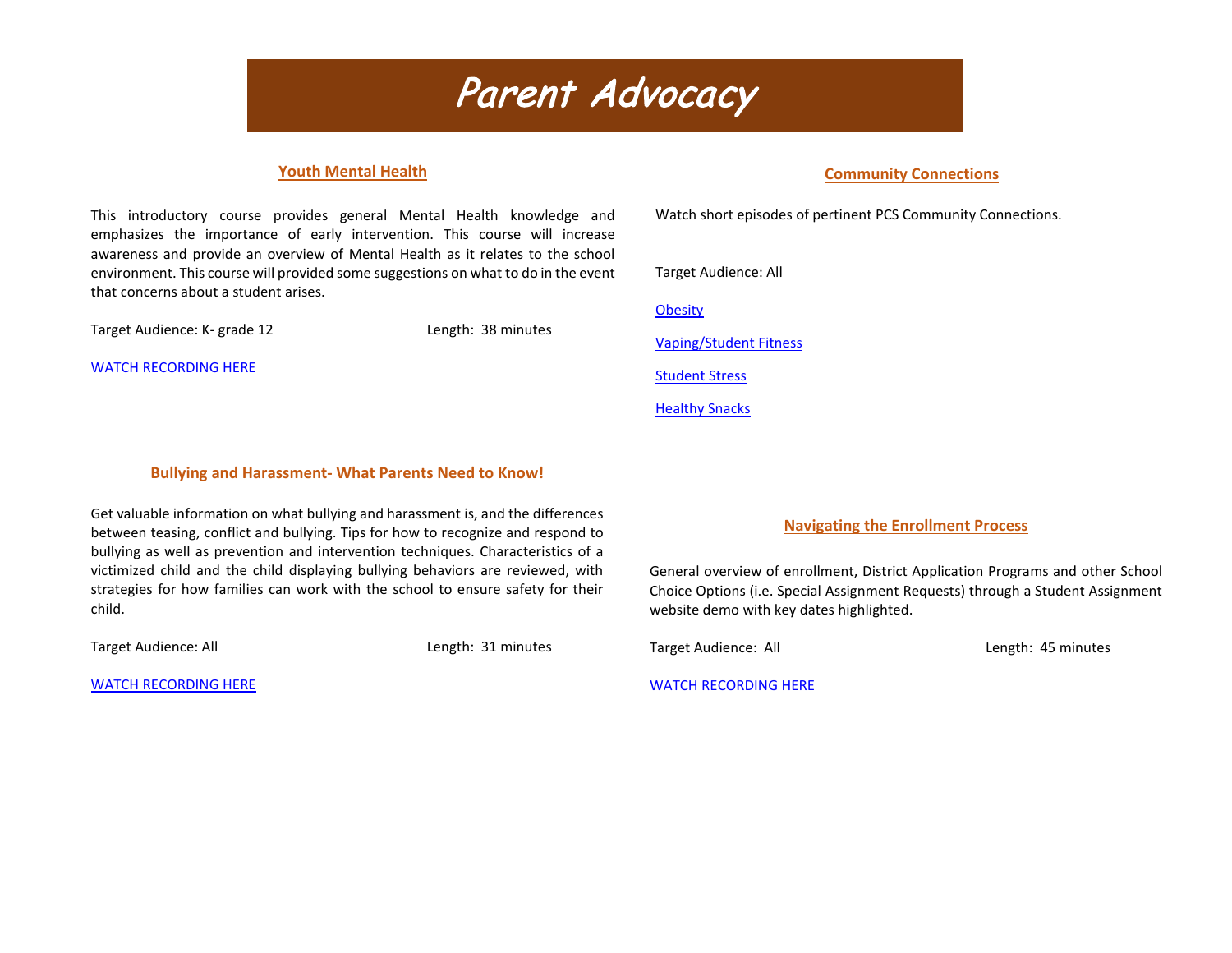

- Pinellas County Schools- Get Engaged in Education- <https://www.pcsb.org/Page/433>
- Pinellas County Schools Parent Academy Resources<https://www.pcsb.org/Page/26534> view PowerPoint files, handouts and recordings from previous Parent Academy sessions
- Download our free mobile Pinellas County Schools app in the Apple or Google Play storessearch for *"Pinellas County Schools"*
- ▶ Career Source Pinellas-[https://www.careersourcepinellas.com/ M](https://www.careersourcepinellas.com/)any workshops available on topics such as career development, job search and computer skills
- Pinellas County Library Cooperative-<http://www.pplc.us/libraries.shtml>Find links to all the library websites and the hundreds of programs and events hosted each month to broaden knowledge and personal growth
- $\triangleright$  Florida Department of Education (DOE) Family Involvement <http://www.fldoe.org/schools/family-community/family-involvement-links.stml>